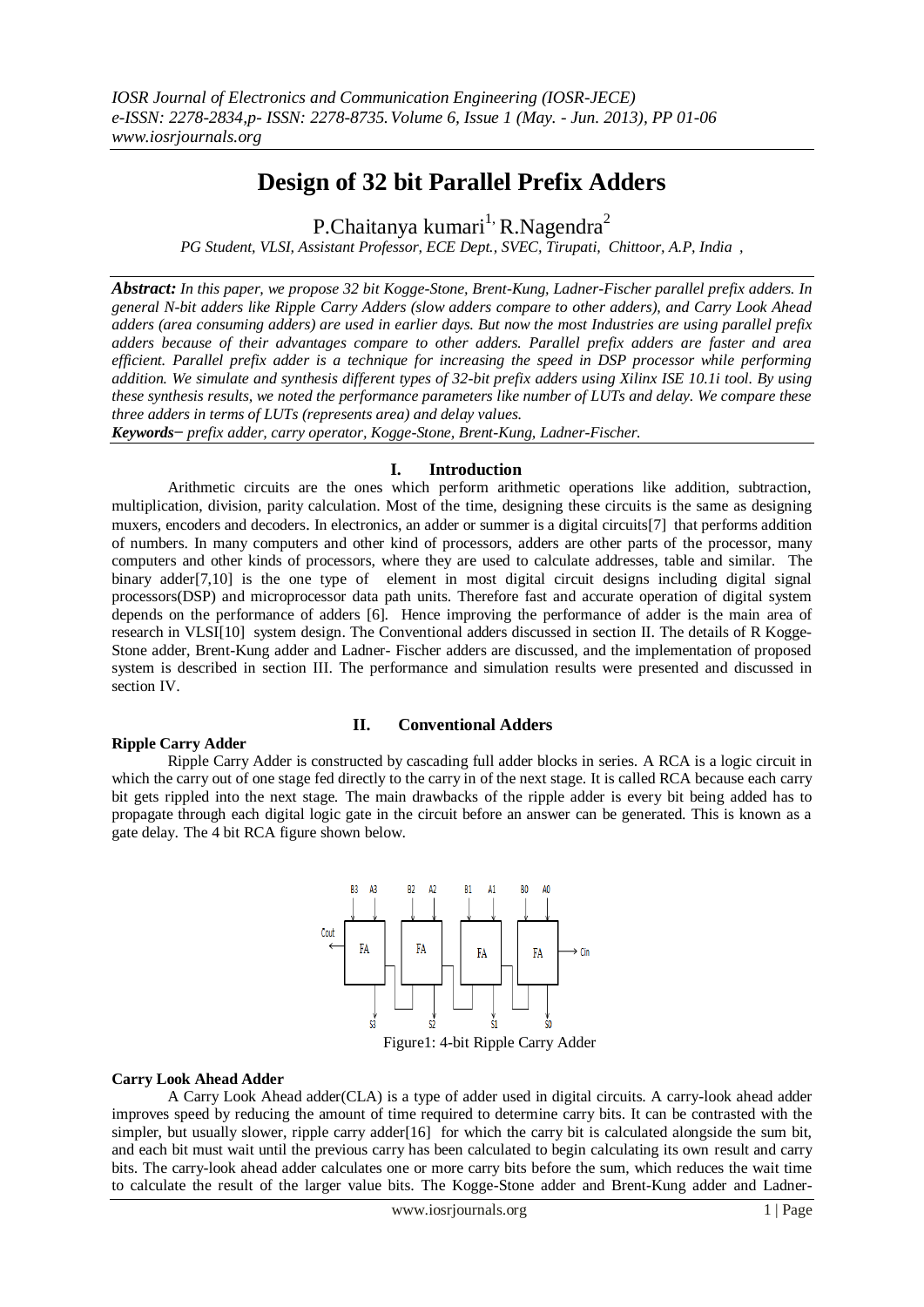Fischer<sup>[14]</sup> are examples of this type of adder. To reduce the computation time, engineers devised faster ways to add two binary numbers by using carry-look ahead adders. They work by creating two signals (*P* and *G*) for each bit position, based on if a carry is propagated through from a less significant bit position (at least one input is a '1'), a carry is generated in that bit position (both inputs are '1'), or if a carry is killed in that bit position (both inputs are '0'). In most cases, *P* is simply the sum output of a half-adder and *G* is the carry output of the same adder. After *P* and *G* are generated the carries for every bit position are created. Some advanced carrylook ahead architectures are the Brent-Kung adder, and the Kogge-Stone adder and Ladner-Fischer adder[5].The 4 bit CLA figure shown below.



Figure2: 4 bit Carry Look Ahead Adder

# **III. Proposed Adders**

# **Parallel prefix adders**

The PPA is like a Carry Look Ahead Adder. The production of the carriers the prefix adders [1] can be designed in many different ways based on the different requirements. We use tree structure form to increase the speed [13] of arithmetic operation. Parallel prefix adders are faster adders [1] and these are faster adders [4] and used for high performance arithmetic structures in industries. The parallel prefix addition is done in 3 steps.

- 1. Pre-processing stage
- 2. Carry generation network
- 3. Post processing stage

#### **Pre-processing stage**

In this stage we compute, the generate and propagate signals are used to generate carry input of each adder. A and B are inputs. These signals are given by the equation 1&2.

| $G_{\vec{l}} = A_i \cdot B_i \dots \dots \dots \dots \dots \dots \dots \dots \dots \dots (2)$ |  |
|-----------------------------------------------------------------------------------------------|--|

#### **Carry generation network]**

In this stage we compute carries corresponding to each bit. Execution is done in parallel form [4].After the computation of carries in parallel they are divided into smaller pieces. carry operator contain two AND gates , one OR gate. It uses propagate and generate as intermediate signals which are given by the equations 3&4.



The operations involved in this figure are given as.

# **Post processing stage**

This is the final stage to compute the summation of input bits. it is same for all adders and sum bit equation given

 $S_i = P_i \bigoplus C_i$  (5)

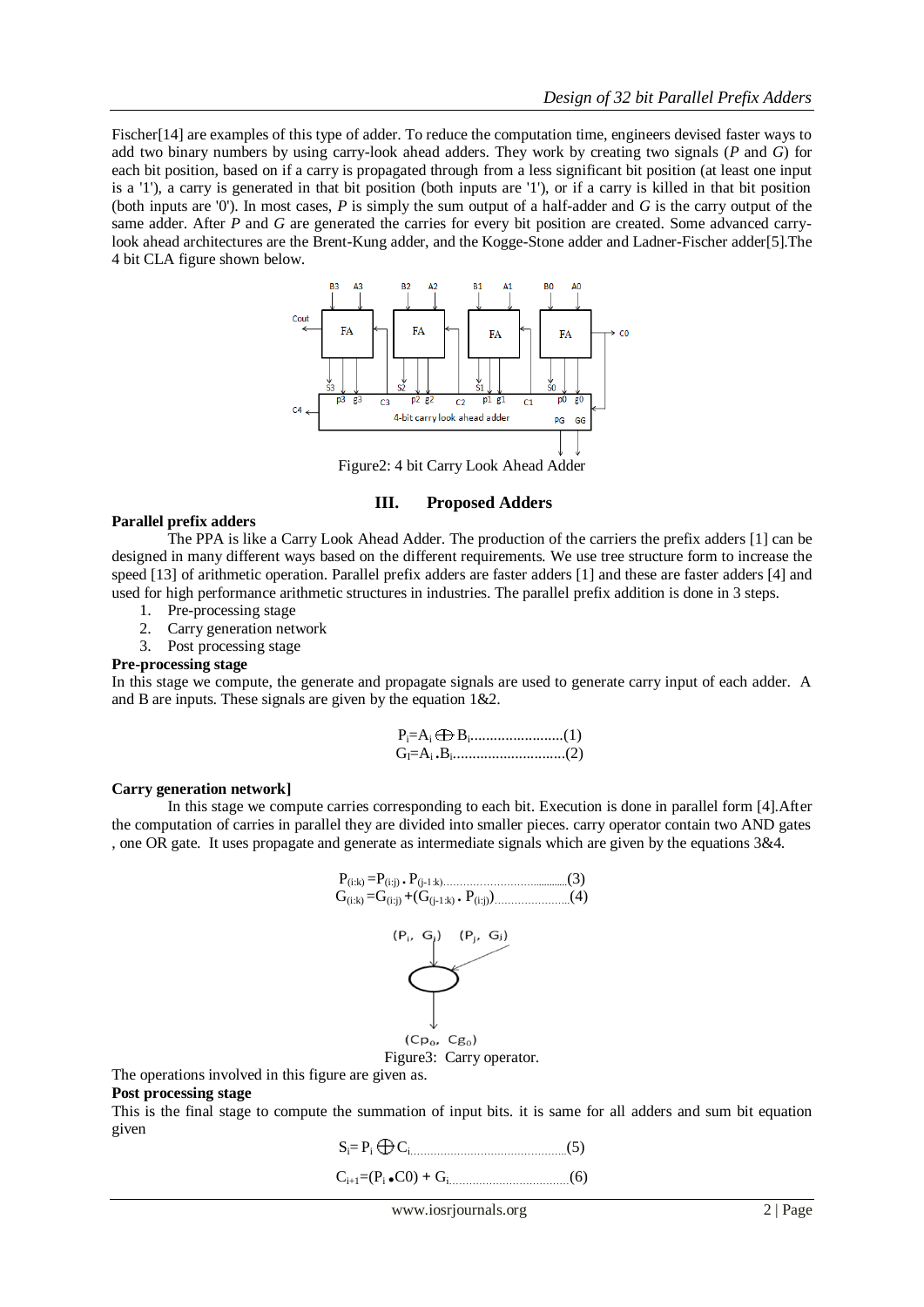Parallel Prefix Adders are classified into

- 1. Kogge- Stone Adder
- 2. Brent-Kung Adder
- 3. Ladner-Fischer Adder

#### **Kogge - Stone Adder**

Kogge-Stone adder is a parallel prefix form carry look ahead adder. The Kogge-Stone adder [3] was developed by peter M. Kogge and Harold S. Stone which they published in 1973. Kogge-Stone prefix adder is a fast adder design. KS adder has best performance in VLSI implementations. Kogge-Stone adder has large area with minimum fan-out. The Kogge- Stone adder is widely known as a parallel prefix adder that performs fast logical addition. Kogge-Stone adder[9] is used for wide adders because of it shows the less delay among other architectures. In fig2 each vertical stage produce Propagate and Generate bits. Generate bits are produced in the last stage and these bits are XORed with the initial propagate after the input to produce the sum bits. The 2-bit and 32- bit Kogge- Stone adder figures shown below.



#### **Brent-Kung Adder**

The Brent-Kung adder[3] is a parallel prefix adder. The Brent-Kung adder was developed by Brent and Kung which they published in 1982. Brent-Kung has maximum logic depth and minimum area. The number of cells are calculated by using  $2(n-1)$  -Log2<sup>n</sup>. The 4-bit and 32 bit Brent- Kung adder figures shown below.

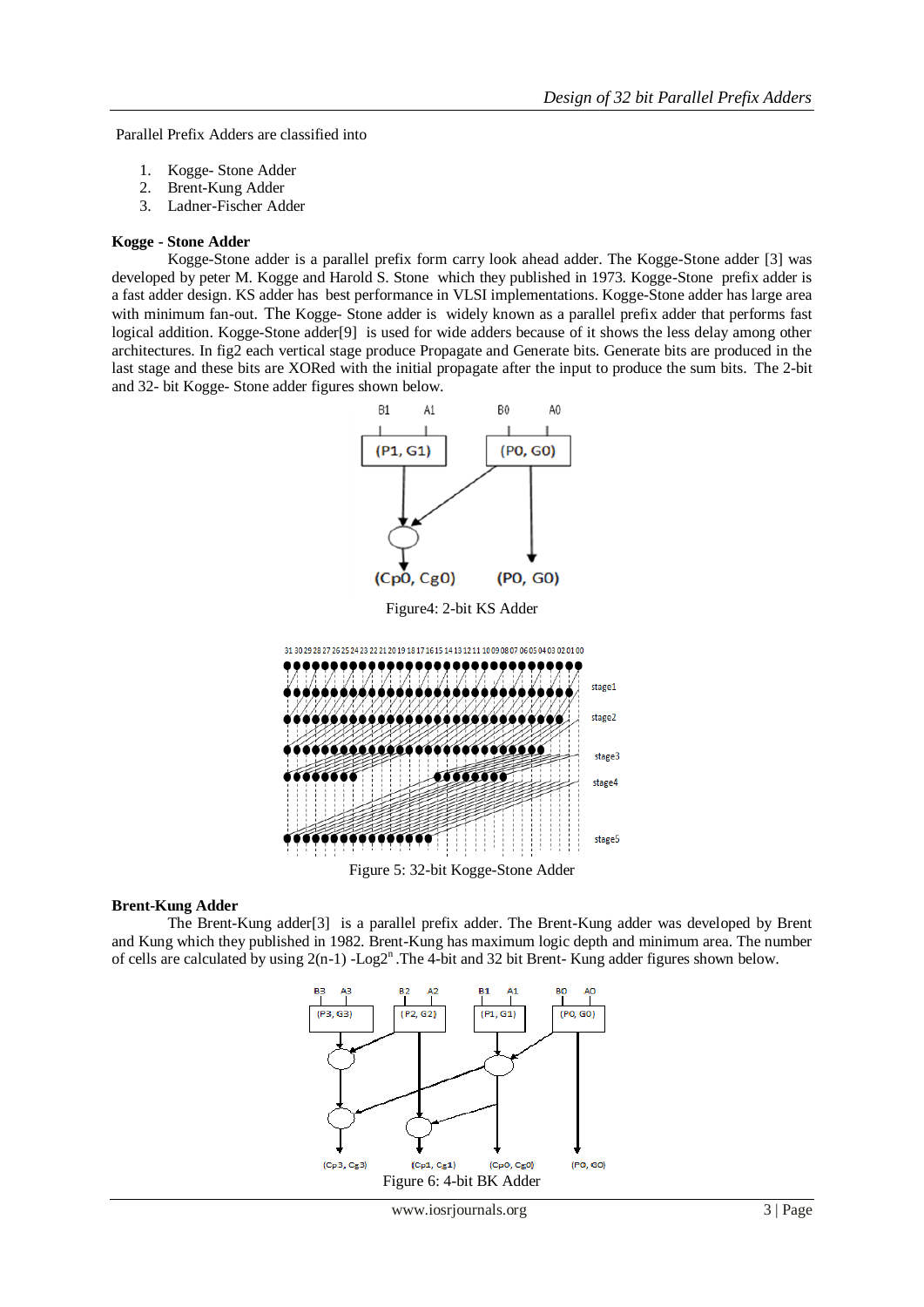

#### **Ladner-Fischer Adder**

Ladner- Fischer adder is a parallel prefix adder. This was developed by R. Ladner and M. Fischer in 1980.Ladner- Fischer adder[6] has minimum logic depth but it has large fan-out . Ladner- Fischer adder has carry operator nodes. The 3-bit and 32 bit Ladner- Fischer adder figures shown below.







Various adders were designed using Verilog language in Xilinx ISE Navigator 10.1 and all the simulations are performed using Modelsim 6.5e simulator. The performance<sup>[12]</sup> of proposed adders are analyzed and compared. In this proposed architecture , the implementation code for 32-bit Kogge-Stone, Brent-Kung adder, Ladner-Fischer adders were developed and corresponding values of delay and area were observed. Table1 shows the trade-off between different topologies and table2 shows the comparision of adders. The simulated outputs of 32-bit proposed adders are shown in Figure8,9&10.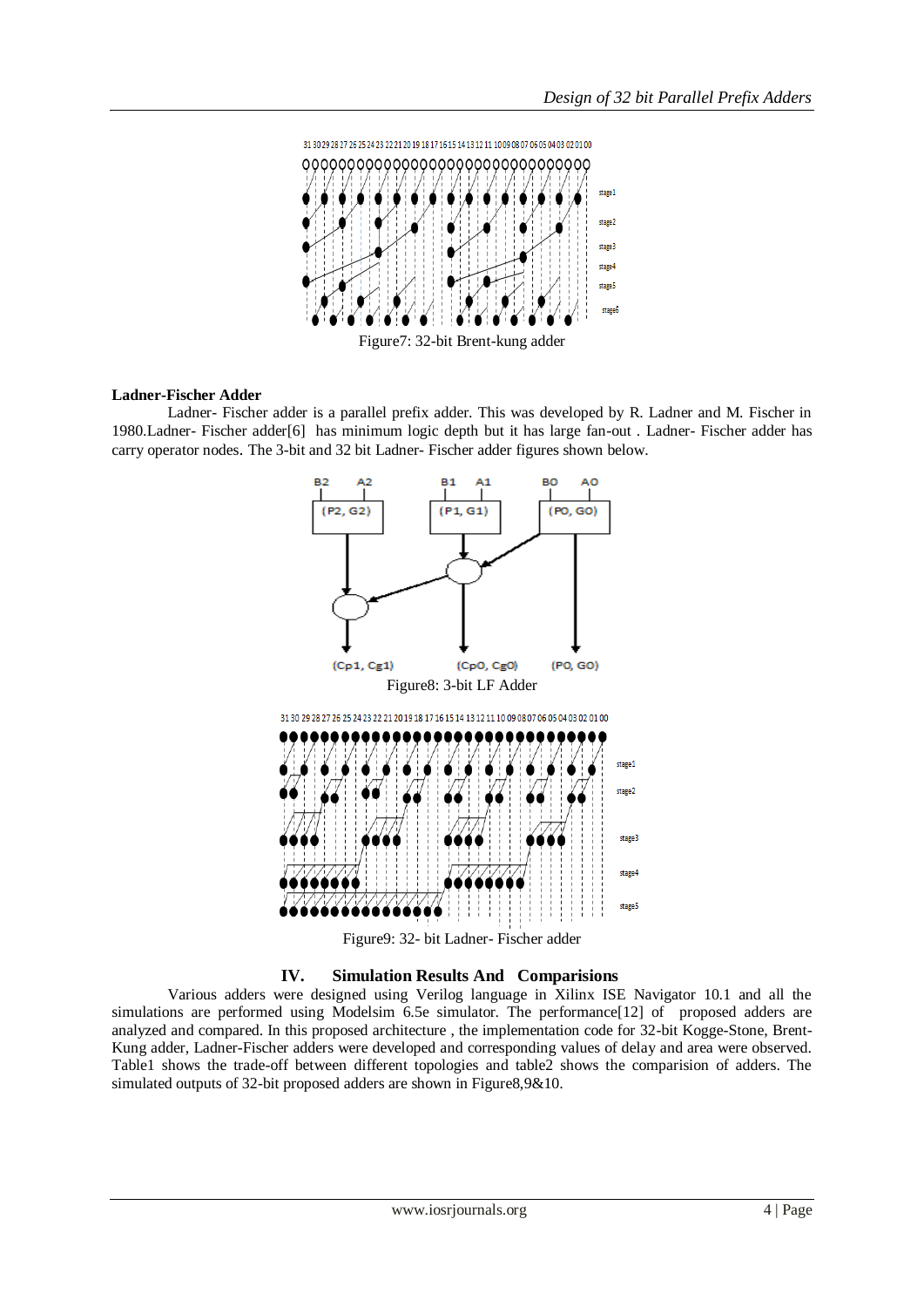| <b>Topology</b> | Logic Level | Fan-out     | <b>Wiring Track</b> |  |
|-----------------|-------------|-------------|---------------------|--|
| Kogge-Stone     | LOW         | LOW         | <b>HIGH</b>         |  |
| Ladner-Fischer  | <b>HIGH</b> | LOW         | LOW                 |  |
| Brent-Kung      | LOW         | <b>HIGH</b> | LOW                 |  |

Table1: Trade-off between different topologies

Table2: Comparision of adders

| <b>Topology</b> | <b>Delay</b> | No of LUTs |
|-----------------|--------------|------------|
| Kogge-Stone     | 20.262ns     | 204        |
| Ladner-Fischer  | 23.218ns     | 87         |
| Brent-Kung      | 22.961ns     | 85         |



Figure8: Simulated Output of 32-bit KS Adder



Figure9: Simulated Output of 32-bit BK Adder



Figure10: Simulated Output of 32-bit LF Adder

# **V. Conclusion**

The proposed adders are faster because of less delay and area efficient compared to other basic adders. Among these three prefix adders Ladner-Fischer adder has better performance compared to remaining adders. The performance comparisons between these adders are measured in terms of area and delay. It would be